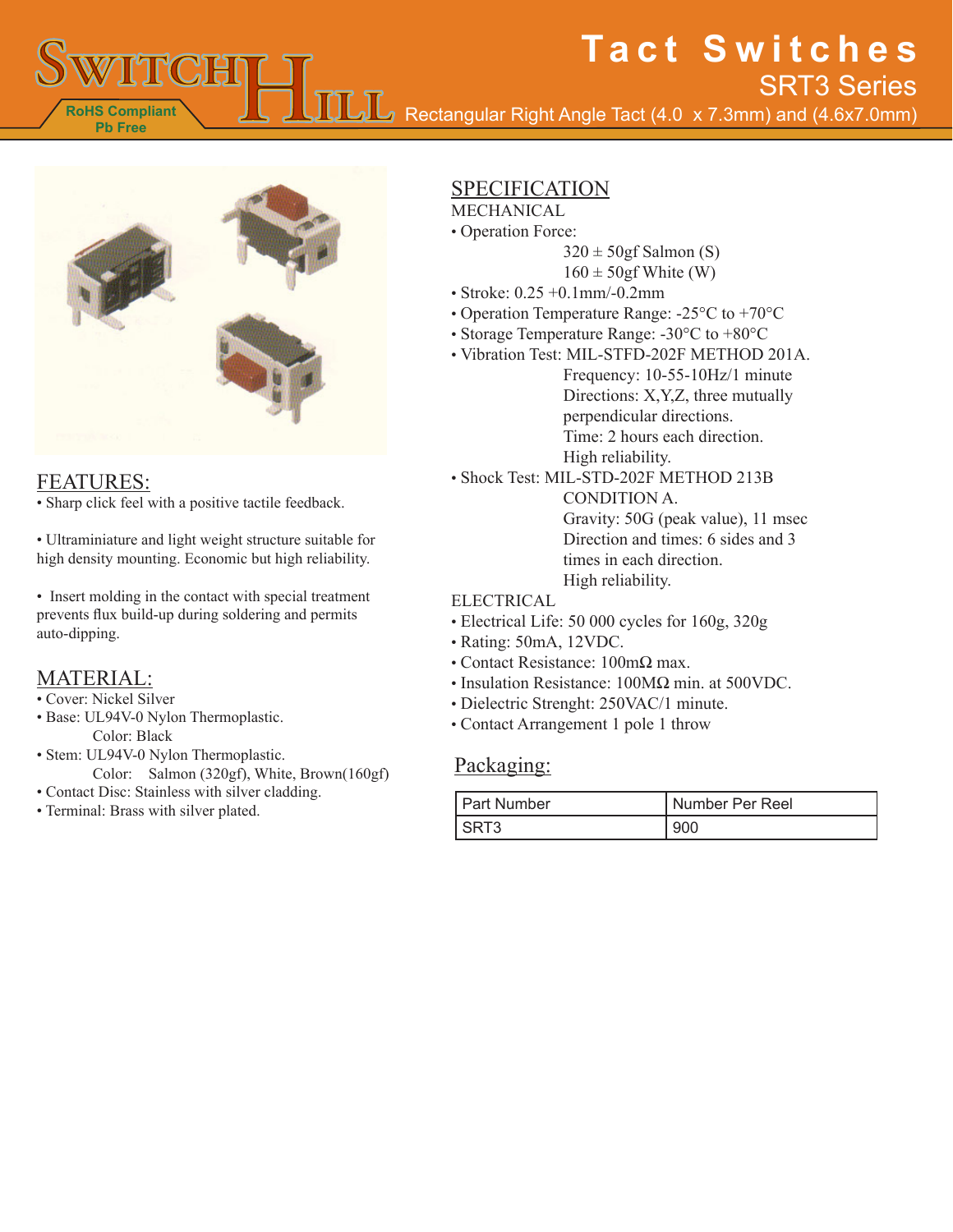**Tact Switches** Rectangular Right Angle Tact (4.0 x 7.3mm) and (4.6x7.0mm) SRT3 Series

SRT3C

**RoHS Compliant Pb Free**

**PICTH** 











P.C.B. LAYOUT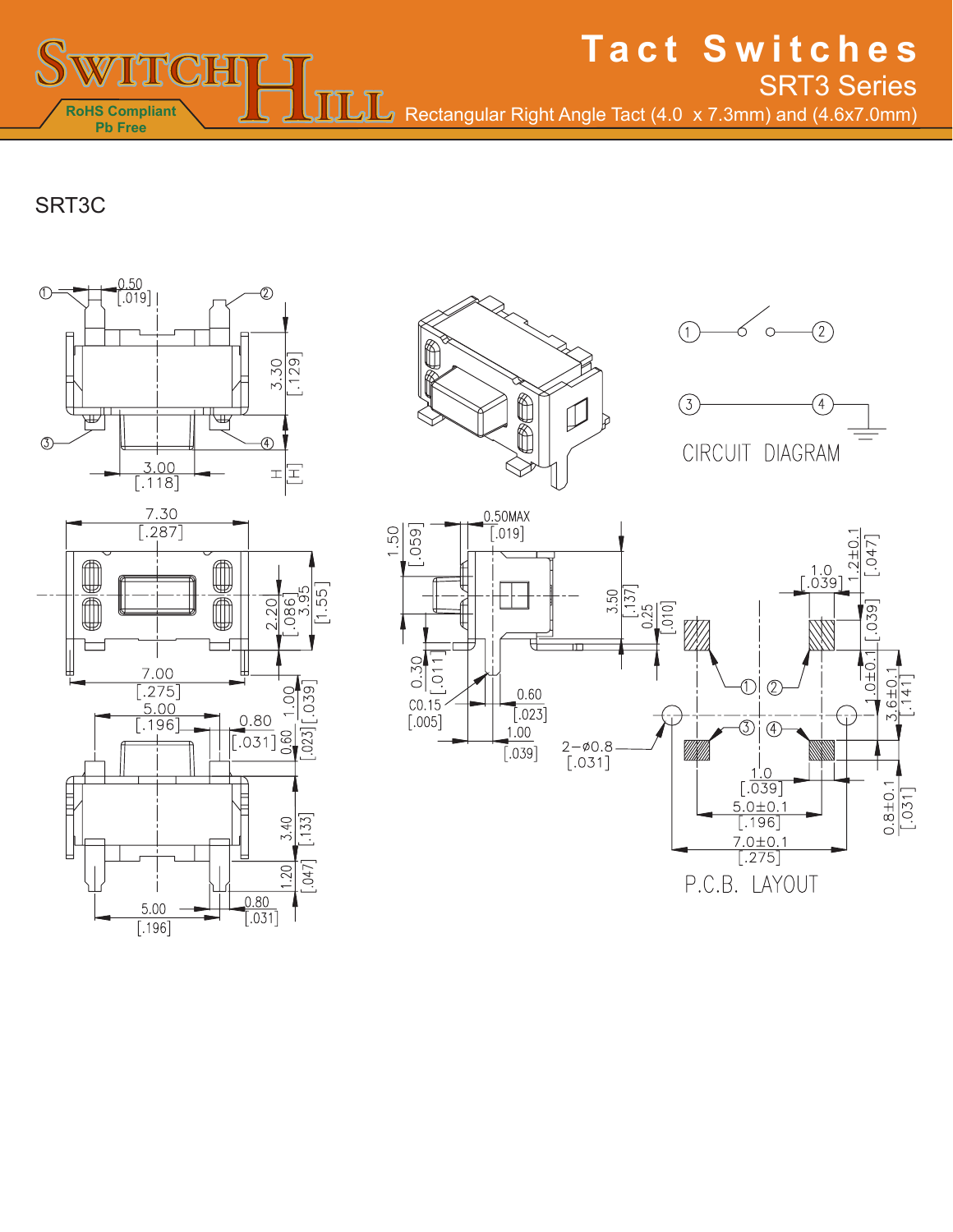Rectangular Right Angle Tact (4.0 x 7.3mm) and (4.6x7.0mm)

ŋ

**Tact Switches**

SRT3 Series

SRT3-N2

**RoHS Compliant Pb Free**

TICH

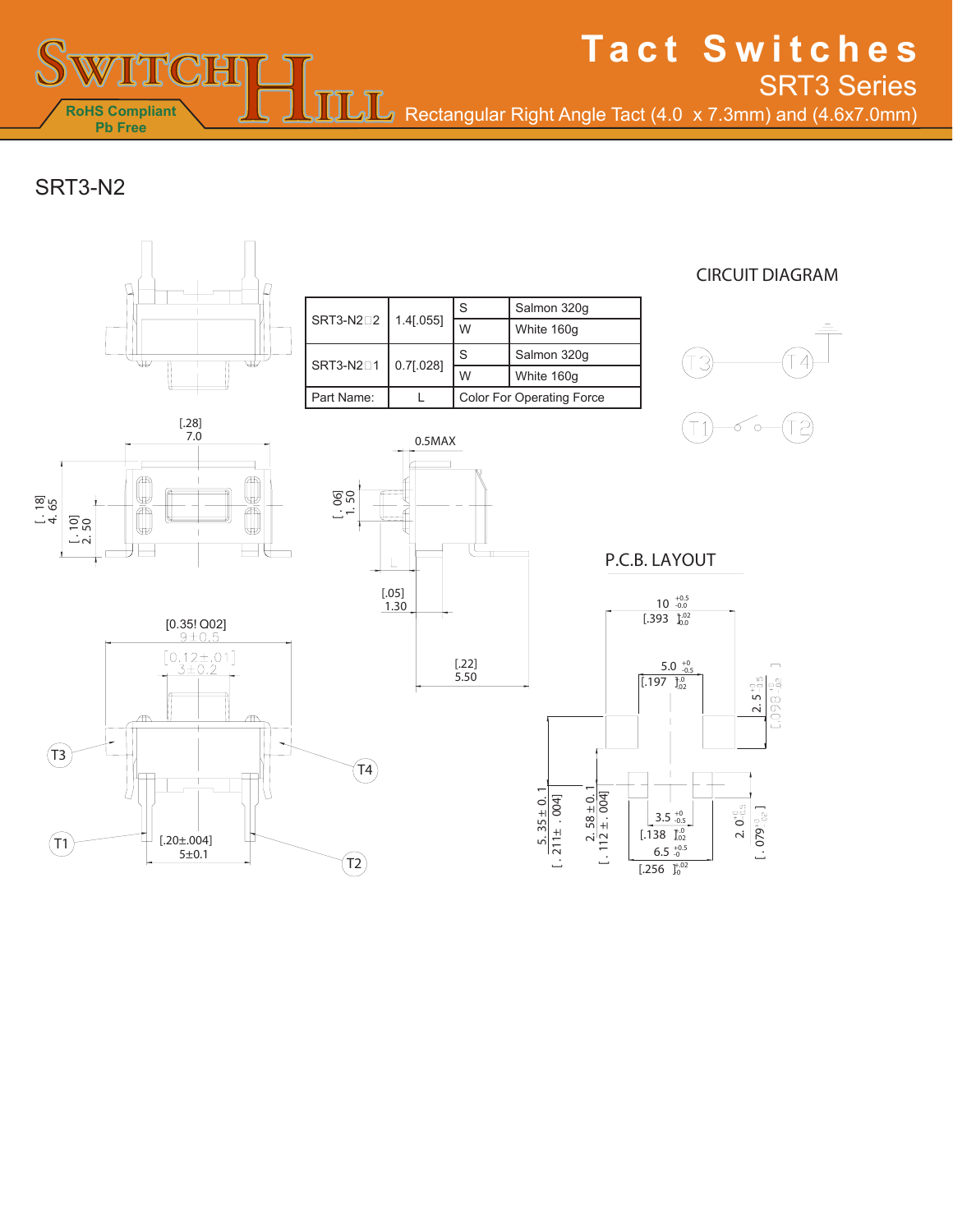■ Rectangular Right Angle Tact (4.0 x 7.3mm) and (4.6x7.0mm) SRT3 Series

**Tact Switches**

# SRT3

**RoHS Compliant Pb Free**

TICH